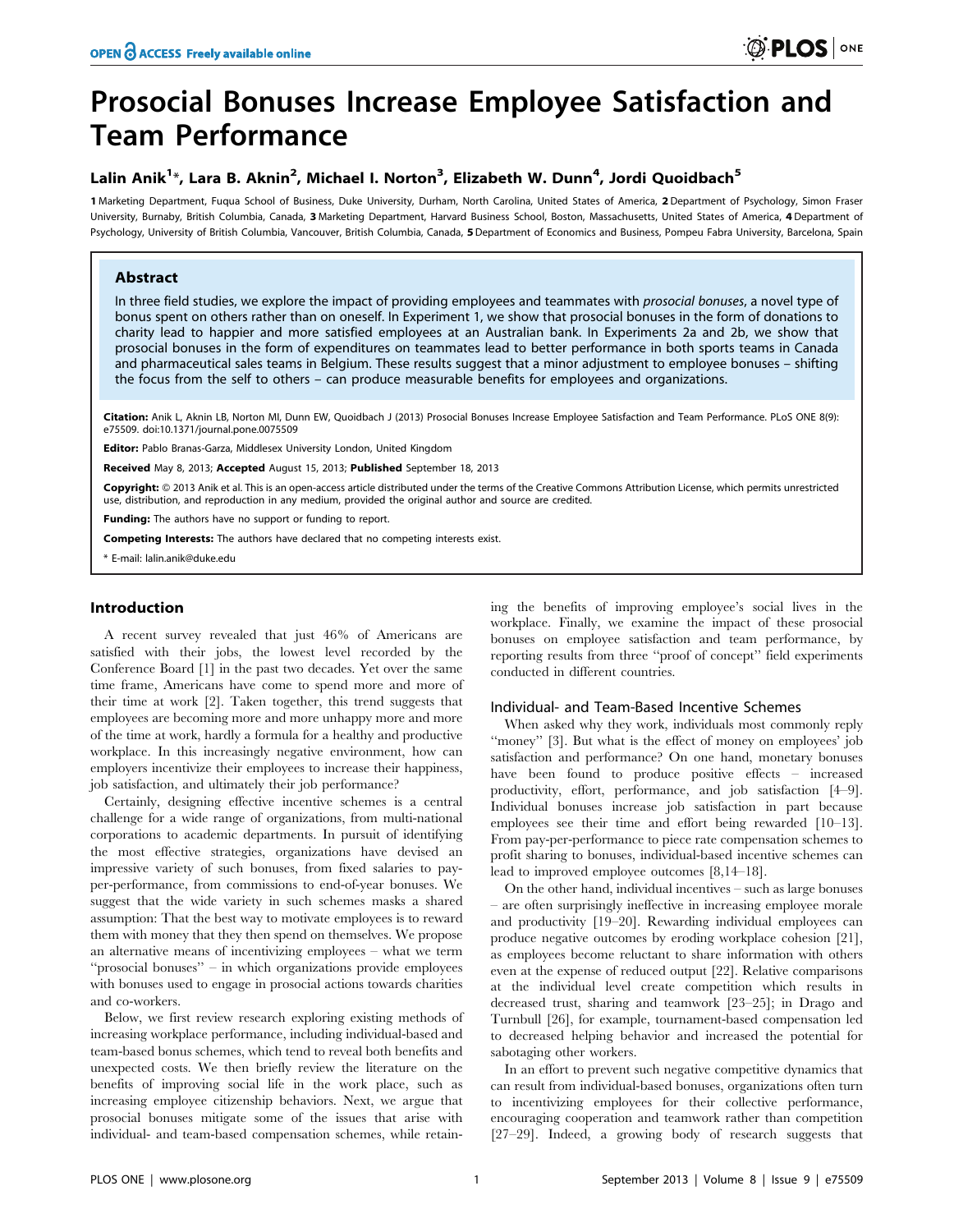interpersonal relationships enable employees to experience their work as important and meaningful [30–36]. Furthermore, evidence suggests that interpersonal relationships often enhance employees' motivations, opportunities, and resources at work [37– 40]. Positive interpersonal relationships with coworkers provide social support and a buffer from stressful events [41–43], which in turn predict team commitment [44], job engagement [45–46], and job satisfaction [47–49].

In some cases, team-based compensation schemes have been shown to raise this sense of cooperation and cohesiveness between team members [22,50], inducing them to exert additional effort toward helping one another [51–54]. Importantly, such increased cooperation due to interdependent rewards has been shown to improve team performance [55], suggesting that team-based bonuses may be an effective means of improving employee social life. As with individual-based bonuses, however, team-based bonuses offer important advantages but also potential drawbacks – such as free riding [56], motivational loss due to the perception of inequity [57], and suboptimization of team goals [58]. Thus while team-based bonuses have the potential to improve relationships between co-workers, they can also lead to ''antisocial'' behaviors – and decreased employee outcomes.

## Prosocial Bonuses

We suggest that prosocial bonuses offer an alternative approach that has the potential to provide some of the same benefits as team-based compensation – increased social support, cohesion, and performance – while carrying fewer drawbacks. Research suggests that the desire to help others is a need deeply rooted in human nature [59–60], and that giving to others has a causal impact on increasing happiness and life satisfaction [61–62]. At the organizational level, previous correlational research suggests that prosocial behavior in the workplace – often termed citizenship behaviors – is linked to employee morale and performance [63]: the extent to which employees perceive themselves and their organizations as prosocial predicts organizational commitment [64–66]. We suggest that prosocial bonuses can have a *causal* impact on employee satisfaction and performance, such that providing employees with money to help others would have a greater organizational impact than providing employees with money to spend on themselves.

We note that we are not the first researchers to examine the interplay of incentives and prosocial behavior; indeed, several investigations point to the potential risk in mixing money with altruism [67]: paying children to collect money for charity decreases their efforts [68], publicly rewarding adults for earning money for charity also decreases effort [69], and paying friends to help with a move reduces the amount of help received [70]. Unlike these kinds of ''prosocial incentives,'' however, the prosocial bonuses we provide in the experiments below are not contingent upon or linked to any behavior – employees are simply given money by the firm to spend prosocially. In this sense, our investigation uses a version of a ''reciprocity by proxy'' strategy outlined by Goldstein, Griskevicius, and Cialdini [71]. In this investigation, guests who were informed that a hotel had already given a donation to an environmental cause were more likely to reuse their towels than those who were told the hotel would make a donation only if they reused their towels; their results showed that providing the prosocial bonus up front was more effective than linking the incentive directly to the behavior. Following this logic, we predicted that offering employees prosocial bonuses that were not linked to any current behavior or expectation of future behavior would be effective in increasing employee satisfaction.

## Overview of the Present Research

We examine whether randomly assigning employees to engage in prosocial behavior – via prosocial bonuses – can have a causal impact on employee well-being, job satisfaction, and job performance. In our field studies, some employees and teammates are given non-contingent ''prosocial bonuses'' – money that they receive as a windfall that they are encouraged to spend in a prosocial manner. In Experiment 1, we give some employees of a company the opportunity to donate money to charity, examining the impact of this intervention on both employee well-being and job satisfaction. In Experiments 2a and 2b, we move beyond assessment of psychological constructs to behavioral measures; by comparing prosocial versus personal bonuses, we investigate their impact on team performance in the two different contexts of sales teams and sports teams.

## Materials and Methods

#### Ethics Statement

Data collection for Experiment 1 was approved by the Harvard University Behavioral Research Ethics Board. Data collection for Experiment 2a was approved by the University of British Columbia's Behavioral Research Ethics Board (B06-0557). Data collection for Experiment 2b was overseen by University of Liège. Written informed consent was obtained for all studies.

#### Experiment 1

In Experiment 1, we examine the impact of prosocial bonuses on the most widely studied attitude in the field of organizational behavior, job satisfaction – broadly defined, employees' subjective evaluation of their work experience [72–73]. The large number of investigations examining factors that influence job satisfaction have tended to focus on two fundamental determinants: (1) aspects of employees, such as individual differences in self-esteem or education [74–78] and (2) aspects of the job itself, such as communicating clear task goals and giving feedback when those goals are achieved [79–84]. Adding a novel contribution to the literature on job satisfaction, we examine the impact of prosocial bonuses. To do so, we assigned some employees of a large bank to receive a prosocial bonus in the form of money from the company to donate to charity, and examined the impact of spending this bonus on job satisfaction, compared to employees not given this bonus.

Participants. A total of 300 employees at an Australian bank were invited by their employer to participate in an experiment; 121 of these employees did not respond to the initial email and were therefore not included in our sample. Of the 179 employees that did respond to the invitation, 46 employees completed only the Time 1 survey in which they reported their age, gender, salary, years at company as well as their happiness and job satisfaction. These 46 participants did not differ from our main sample in terms of age, gender, income or years at company, Time 1 happiness or job satisfaction ( $ts \le 1.13$ ,  $ps > .26$ ). Employees completing only the Time 1 survey were not included in the analyses below, leaving a final sample of 133 bank employees (59 percent female;  $\mathcal{N}_{\text{control}} = 48, \ \mathcal{N}_{325} = 41, \text{ and } \mathcal{N}_{350} = 44$  with a wide range of income, age, and years at the company (Table 1).

Design and procedure. On November 17, 2008, all employees received an email from their employer asking them to participate in a multi-stage experiment on workplace attitudes. Employees were assured that their participation was voluntary and that their responses would be anonymous. If employees followed a link indicating their willingness to participate, they were directed to the Time 1 survey. On the Time 1 survey, participants reported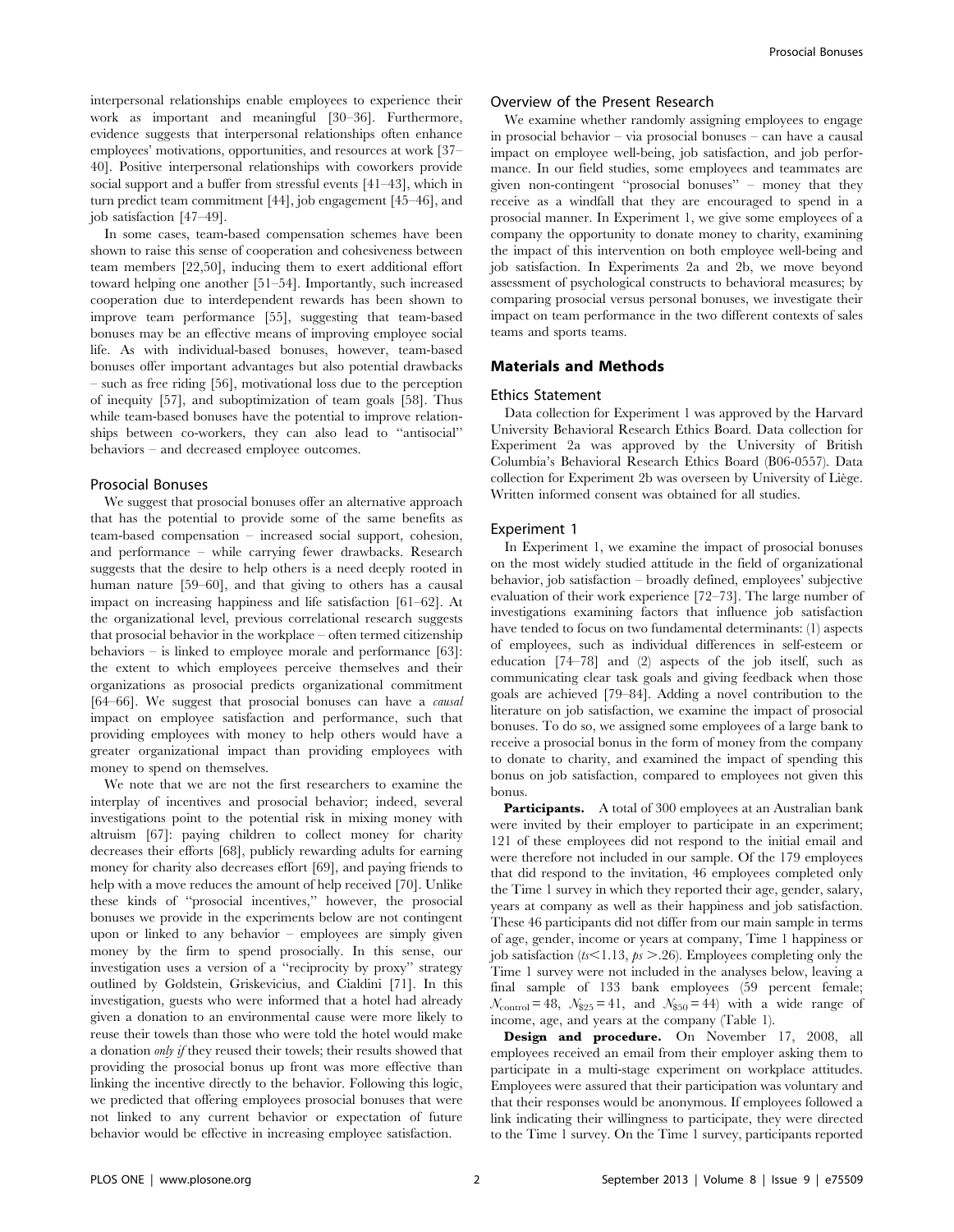Table 1. Employee demographics (Experiment 1).

| Age (years) | $\%$ | Income (SAUS)         | $\%$ | Years at<br>Company | $\%$ |
|-------------|------|-----------------------|------|---------------------|------|
| $21 - 29$   | 23.3 | \$20,001-\$50,000     | 10   | $<$ 1               | 14   |
| $30 - 39$   | 38.3 | \$50,001-\$100,000    | 42   | $1 - 2$             | 18   |
| $40 - 49$   | 26.3 | $$100,001 - $150,000$ | 34   | $3 - 5$             | 21   |
| $50 - 59$   | 12   | $$150,001 - $200,000$ | 11   | $6 - 10$            | 12   |
|             |      | $$200,001 - $500,000$ | 3    | $11 - 15$           | 12   |
|             |      |                       |      | >15                 | 23   |

doi:10.1371/journal.pone.0075509.t001

their gender, age, and salary. Because this was a field experiment conducted during a work day, we asked participants to complete single-item measures of happiness and job satisfaction at Time 1 and Time 2. Participants rated how happy they felt on the 5-point scale (1: very slightly or not at all to 5: extremely) used in the Positive and Negative Affect Schedule [85]. This single-item measure has been previously shown to be highly correlated with the full scale  $(r = .48, p < .001)$  [86], and similar single-item measures of happiness have been widely used in the well-being literature [87–88]. To assess job satisfaction, participants completed a measure drawn from the Michigan Organizational Assessment Questionnaire, rating their agreement with the statement ''All in all I'm satisfied with my job'' on a 7-point scale (1: strongly disagree to 7: strongly agree; 89). Single-item measures of job satisfaction have been shown to correlate with longer assessments, and yield adequate validity [90–92].

Two weeks later, on December 3, 2008, based on random assignment, employees in the control condition were sent an email that directed them to complete the Time 2 survey. Employees randomly assigned to one of the two experimental conditions were informed that the company had given them a charity voucher worth approximately \$25 or \$50 US at the time to donate to a charity of their choice. Participants in the two charity voucher conditions followed a link that took them to a charity website (KarmaCurrency.com.au) where they could donate to a wide range of charities of their choice. After completing the donation, participants were automatically redirected to the Time 2 survey. Voucher redemption data shows that about half of the employees redeemed their charity vouchers on the day they received it (December 3, 2008). The remaining vouchers were redeemed during the following two weeks with the last redemption on December 18, 2008.

#### Experiments 2a & 2b

Experiment 1 revealed that providing employees with the opportunity to spend prosocial bonuses can yield two psychological benefits: increased happiness and job satisfaction. Indeed, employees who donated \$50 to charity on behalf of their company reported increased happiness and job satisfaction. Do the benefits of prosocial bonuses extend beyond employee well-being to improving actual performance – and the organizations' bottom line? As with job satisfaction, previous research has focused on two categories of predictors of job performance, some examining the links between employees' individual differences (e.g., their general aptitude or conscientiousness) and their performance, and other research examining how aspects of the job itself can improve or undermine performance [77,93–96]. We suggest that prosocial bonuses offer an additional approach to impacting job performance; we expected that compared to personal bonuses, prosocial bonuses would have a larger impact on job performance.

In addition to documenting the impact of prosocial bonuses on team performance, we also widened our investigation in three ways. First, we sought to extend the time course of our experiment to examine the longer-term effects of prosocial bonuses. In Experiment 1, we measured job satisfaction immediately after the prosocial bonus, which we acknowledge is likely when the impact of giving was at its greatest. We assess more delayed or extended benefits of prosocial bonuses in Experiments 2a and 2b. Second, we explored the impact of a different form of prosocial bonuses; to do so, we redirected generous spending from external charitable causes to co-workers and teammates within the organization. Third, Experiment 1 compared the effects of prosocial bonuses to a control condition; in Experiments 2a and 2b we directly compared the impact of prosocial and personal bonuses, by giving members of some teams money to spend on their teammates and members of other teams money to spend on themselves. Due to logistical reasons, a control condition could not be included in Experiments 2a and 2b.

## Experiment 2a: Sports Teams Methods

Participants. Sixty-two students (83 percent male;  $M_{\text{age}} = 20.49$ ,  $SD = 2.6$ ) on 11 recreational dodge ball teams  $(M_{\text{members}} = 4.71, SD = 1.4)$  completed the experiment at the University of British Columbia for a chance to win \$100. Potential participants were informed that one person would be selected to win the \$100 cash prize.

Procedure. Teams were approached in person by a research assistant in a recreation center on campus and invited to participate in a study. Members of participating teams completed a basic demographics survey in which they noted their age, gender, annual income and student status. Each team was randomly assigned to the personal or prosocial bonuses condition. Within each team, approximately one-third of team members were randomly selected to receive \$20 USD ( $\sim$ \$20 CDN) to spend over the subsequent week. Participants in the personal bonus condition were instructed to ''spend the money on a bill, expense, or gift for yourself'', while participants in the prosocial bonus condition were instructed to ''spend the money on a teammate'' who was randomly selected. Both personal and prosocial spending instructions were presented in written form and then explained by a research assistant to ensure participants understood the instructions.

Team performance. Performance was assessed with the percentage of games won out of total games played on the date of the initial survey (Time 1) and approximately two weeks later (Time 2). Only team level performance could be measured, as individual players' statistics were not collected by the recreational dodge ball league.

## Experiment 2b: Sales Teams Methods

Participants. One hundred and twelve salespersons at a Belgian pharmaceutical company were emailed by their Human Resources Department with an invitation to take part in an experiment. All of the salespersons indicated willingness to participate and provided their demographic information. Twenty-four salespeople were excluded from the experiment for various reasons. Specifically, for ten salespersons we could not get performance data from the company. Some salespersons, for example, were active in two different sales territories, sharing their sales performance with multiple teams. Others were in charge of special projects for which we could not have access to a performance indicator. An additional fourteen salespersons who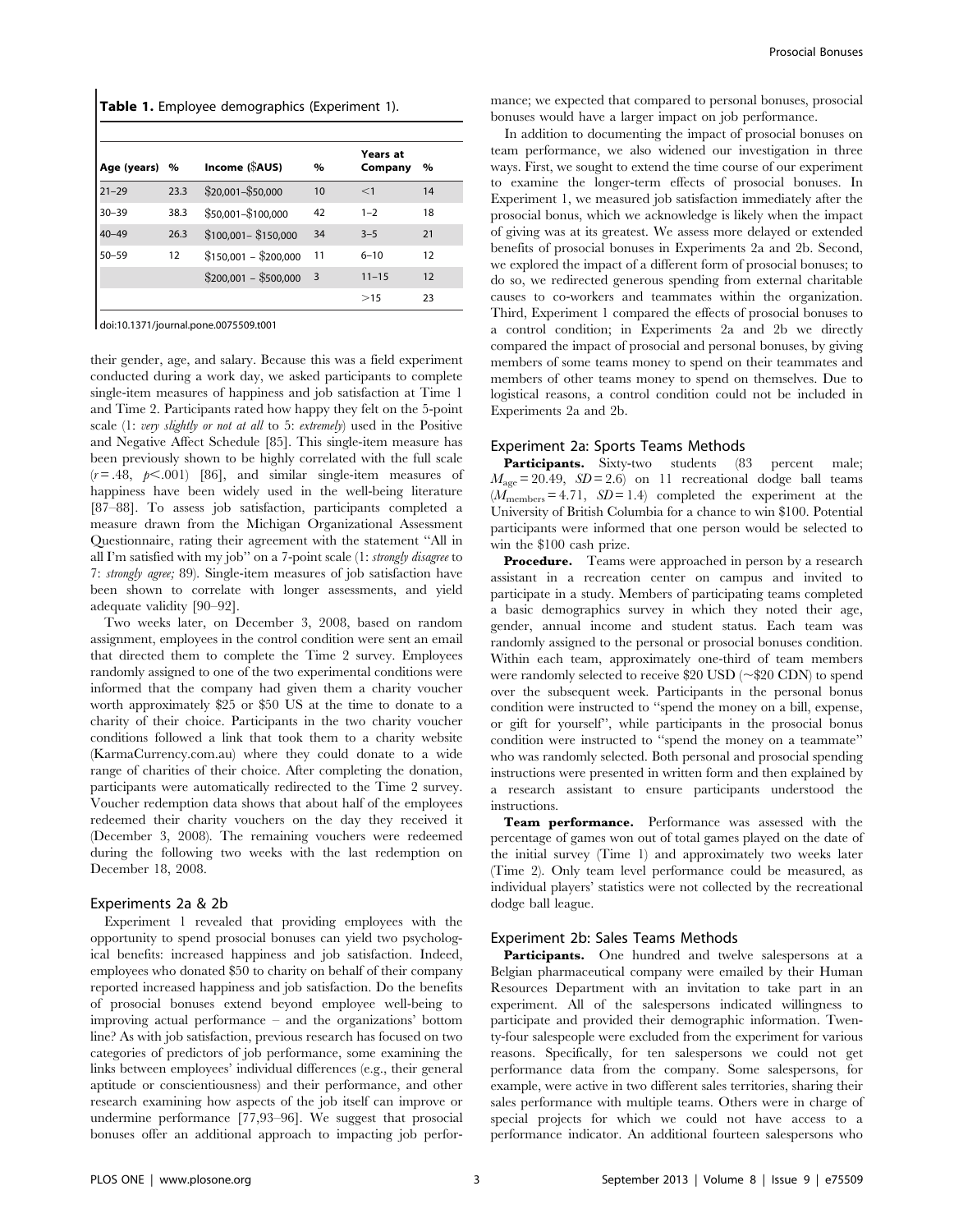Table 2. Change in happiness and job satisfaction between Time 1 and Time 2 as a function of condition (Experiment 1).

|                                                  | Time 1           |                         | Time 2           |                         |
|--------------------------------------------------|------------------|-------------------------|------------------|-------------------------|
|                                                  | <b>Happiness</b> | <b>Job Satisfaction</b> | <b>Happiness</b> | <b>Job Satisfaction</b> |
| Control Condition (N = 48)                       | 3.48(.83)        | 5.15 (1.50)             | 3.56(.80)        | 5.25(1.35)              |
| \$25 USD Condition $(N=41)$                      | 3.56(.87)        | 5.37(1.61)              | 3.51(.95)        | 5.12(1.35)              |
| $\sqrt{\$50 \text{ USD}}$ Condition ( $N = 44$ ) | $3.52$ (.70)     | 5.23 (1.29)             | 3.98(.51)        | 5.55 (1.07)             |

doi:10.1371/journal.pone.0075509.t002

were team leaders were excluded as we wanted to examine giving among peers, rather than between employees and supervisors. The remaining 88 salespersons (50 percent male;  $M_{age} = 36.0$ ,  $SD = 6.9$ ) working in 14 teams  $(M_{members} = 6.3, SD = 3.0)$  completed this experiment in exchange for a chance to win an iPod. Participants were assured that participation was voluntary and their responses would remain confidential.

Design and Procedure. The pharmaceutical salespersons worked in teams that were in charge of the same geographical region. Although each salesperson worked alone, team members would share strategic information about prospects (e.g., ''You should go to that business because the owner doesn't like me''). Each sales team was randomly assigned to the prosocial or personal bonuses condition. Because teams varied in size, we randomly selected approximately one-third of team members, and at a companywide event two weeks after the initial email, we gave these individuals \$22 USD (15 Euros) to spend by the end of the week. Participants were informed that the funds were provided as part of a study conducted by independent researchers. On personal bonus teams, participants who received money were asked to ''spend it on a bill, expense, or gift for yourself'' (as in [62]), whereas on prosocial bonus teams, participants who received money were instructed to ''spend it on a teammate'' who was randomly selected from the remaining team members and specified for each spender. All participants receiving funds to spend were asked to complete the spending by the end of the week. While one-third of the salespersons were assigned to be spenders (i.e. someone given money to spend on themselves or a coworker), the remaining participants were assigned as receivers (i.e. someone who received a gift from a coworker) or third-party observers (i.e. someone not assigned as a spender or receiver). Receivers were not informed that they would receive a gift from a co-worker. In order to avoid confusion at the companywide event, participants assigned to be receivers and third-party observers also received envelopes with a brief note thanking them for their participation in the study but they were not informed of the spending manipulation. Everyone was instructed to open the envelopes alone at home.

At the end of the week, spenders reported how they had used the money, and receivers were reported whether they had received any gifts, enabling us to confirm spenders' reports. The twentyfour salespersons excluded from our study were not eligible to be spenders or receivers. We provided the company with the funds to be distributed to the salespersons, who were fully informed that the study was conducted only by independent researchers, and that the company would not have access to any of the data.

Team performance. Performance was assessed immediately before (Time 1) and one month after our spending intervention (Time 2). Pharmaceutical salespeople promote their product to physicians, pharmacies, and hospitals, rather than selling directly to customers. As such, the standard indicator of pharmaceutical sales team success is the total monthly sales collected by each pharmaceutical sales team (in Euros) in the geographical region under their purview. Therefore, we used monthly team sales as our measure of team performance.

#### Results

#### Experiment 1

Happiness. A preliminary ANOVA confirmed that there was no difference between conditions in Time 1 happiness,  $F(2)$ , 130) = .12,  $p > .85$ ,  $\eta_p^2 = .02$ ; we therefore entered experimental condition into an ANCOVA predicting Time 2 happiness, controlling for Time 1 happiness. We observed a significant main effect of condition,  $F(2, 129) = 5.85$ ,  $p < .005$ ,  $\eta_p^2 = .08$ . Follow-up analyses showed that participants who received a \$50 USD charity voucher reported being significantly happier,  $t(43) = 5.12, p<.001,$ whereas happiness levels were unchanged from Time 1 to Time 2 for those in the control and \$25 USD conditions,  $t_s \leq 1$  (Table 2).

Job Satisfaction. As with happiness, a preliminary ANOVA confirmed that there were no between-group differences in Time 1 job satisfaction,  $F(2, 130) = .54$ ,  $p > .77$ ,  $\eta_p^2 = .004$ . Entering condition into an ANCOVA predicting Time 2 job satisfaction, controlling for Time 1 job satisfaction, revealed a significant main effect of condition,  $F(2, 129) = 3.14$ ,  $p<.05$ ,  $\eta_p^2 = .05$ . As with happiness, participants who received a \$50 USD charity voucher showed an increase in job satisfaction,  $t(43) = 2.46$ ,  $p<.02$ , which was unchanged for those in the control and \$25 USD conditions,  $ts<1.19$  (Table 2).

#### Experiment 2a

Spending examples. Participants who received a personal or prosocial bonus were asked to report how they spent this money. On personal bonus teams, spenders reported buying items for themselves such as sportswear, small jewelry, CDs, food, and alcohol. On prosocial bonus teams, spenders reported buying items for others such as books, wine, a plant, a stuffed animal, a pinata and paying a teammate's sports league fee.

Spending condition and team performance. To confirm that there were no significant differences in initial performance, we entered condition (personal bonus vs. prosocial bonus) into an ANOVA predicting Time 1 performance; this analysis revealed no significant effect,  $F(1, 10) = .10$ ,  $p = .77$ . As in Experiment 1, therefore, we entered the same variables into an ANCOVA predicting Time 2 performance, controlling for Time 1 performance. We found a marginal main effect in the predicted direction, whereby prosocial bonus teams performed better than personal bonus teams,  $F(1, 8) = 3.75$ ,  $p = .09$ ,  $\eta_p^2 = .32$  (Table 3).

Next, we examined the impact of prosocial vs. personal bonuses on the change in performance from Time 1 to Time 2. In the prosocial bonuses condition, sports teams showed a large, but statistically marginally significant increase in performance,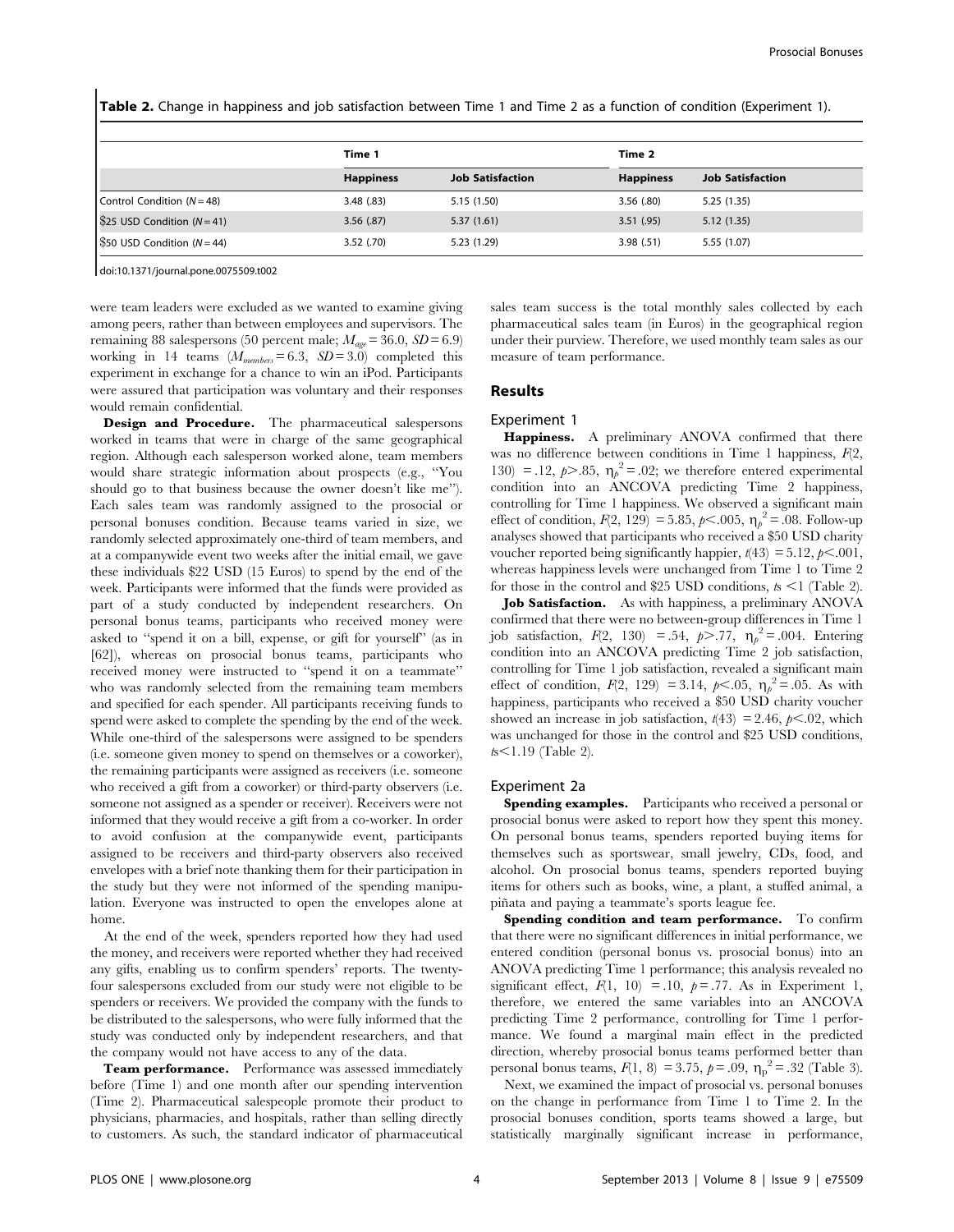Table 3. Change in sports and sales team performance between Time 1 and Time 2 as a function of condition (Experiments 2a and 2b).

|                          | Time 1             |                    |                    | Time 2                         |  |  |
|--------------------------|--------------------|--------------------|--------------------|--------------------------------|--|--|
|                          | <b>Sport Teams</b> | <b>Sales Teams</b> | <b>Sport Teams</b> | <b>Sales Teams</b><br>Sales in |  |  |
|                          | Percentage of      | Sales in           | Percentage of      |                                |  |  |
|                          | <b>Games Won</b>   | <b>Dollars</b>     | <b>Games Won</b>   | <b>Dollars</b>                 |  |  |
| Personal Bonuses         | 50% (35%)          | 5761 (3312)        | 43% (44%)          | 5776 (3508)                    |  |  |
| <b>Prosocial Bonuses</b> | 50% (55%)          | 4892 (3184)        | 81% (31%)          | 5170 (3343)                    |  |  |

doi:10.1371/journal.pone.0075509.t003

 $t(5) = 1.87$ ,  $p = .12$ ,  $d = .76$ . Meanwhile, in the personal bonuses condition, there was no evidence for improved performance,  $t(4)$  $= 0.39, p = .72, d = .17$  (Table 3).

Another way to demonstrate the effectiveness of these interventions is to calculate the return on investment for prosocial and personal bonuses. On sports teams, every \$10 people spent on themselves led to a two percent decrease in winning percentage, whereas every \$10 spent prosocially led to an 11% increase in winning percentage.

#### Experiment 2b

Spending examples. The salespeople who received a personal or prosocial bonus were asked to report how they spent the allotted funds. On personal bonus teams, spenders reported buying items for themselves such as food, alcohol and groceries. On prosocial bonus teams, spenders reported buying items for others such as gift card, chocolate, wine, and treating a teammate to lunch.

Spending condition and team performance. As in Experiment 2a, to confirm that there were no significant differences in initial performance, we entered condition (personal bonus vs. prosocial bonus) into an ANOVA predicting Time 1 performance; this analysis revealed no significant effect,  $F(1, 12) = .24$ ,  $p = .63$ . Therefore, we entered the same variables into an ANCOVA predicting Time 2 performance, controlling for Time 1 performance. As in Experiment 2b, we found a marginal main effect, whereby prosocial bonus teams performed better than personal bonus teams,  $F(1, 11) = 2.31, p = .16, \eta_p^2 = .17$  (Table 3).

Although the simple effect should be interpreted with caution given the very small sample size, closer examination suggests that prosocial bonuses were effective in improving performance from Time 1 to Time 2. That is, in the prosocial bonuses condition, sales teams showed a large and significant increase in performance from Time 1 to Time 2,  $t(6) = 2.70$ ,  $p < .04$ ,  $d = 1.02$ . Meanwhile, in the personal bonuses condition, there was no evidence for a performance improvement,  $t(6) = 0.10$ ,  $p = .92$ ,  $d = .04$  (Table 3).

Once again, it is possible to conceptualize the effectiveness of these interventions by calculating the return on investment for prosocial and personal bonuses. On sales teams, for every \$10 USD given to a team member to spend on herself, the firm gets just \$3 USD back – a net loss; because sales do not increase with personal bonuses, personal bonuses are wasted money. In sharp contrast, for every \$10 USD given to a team member to spend prosocially, the firm reaps \$52 USD.

The results of Experiments 2a and 2b are similar; teams that received prosocial bonuses outperformed teams that were given personal bonuses. These results emerged despite the logistical and statistical limitations of samples of team data. Indeed, the small sample size may explain why the effects are marginal in both experiments.

Therefore, to more accurately estimate the true effect size of prosocial bonuses on performance, we conducted a meta-analysis. Meta-analyses are frequently used to combine the results of two or more studies, allowing researchers to arrive at more accurate conclusions than can be presented in a single study [97–100]. This method is advantageous when several experiments favor the same result but fail to reach significance due to small sample size [101].

Taking this approach with our data, across Experiments 2a and 2b, we combined the effect sizes for the change from Time 1 to Time 2 performance in prosocial and personal teams. The metaanalysis revealed that prosocial teams performed significantly better from Time 1 to Time 2 as revealed by the significant  $\zeta = 2.66$ , 95% CI (.31, 2.02). We repeated the same analysis for the change in performance from Time 1 to Time 2 for personal teams, which revealed a nonsignificant  $Z = .03, 95\%$  CI (-.67,.88). These results from the meta-analysis show that the change in performance from pre- to post-bonuses was significant in prosocial teams while not significant in personal teams.

## Discussion

We offer initial evidence of the causal impact of increasing prosocial behavior via the provision of prosocial bonuses to employees at an Australian bank, members of dodge ball teams in Canada, and pharmaceutical salespeople in Belgium. Taken together, our studies show that when organizations give employees the opportunity to spend money on others – whether their coworkers or those in need – both the employees and the company can benefit, with increased happiness and job satisfaction and even improved team performance. Specifically, in Experiment 1, employees who had the opportunity to make a substantial donation to charity (\$50 USD) on behalf of their company reported enhanced happiness and job satisfaction in the short term, compared to those in the control condition. In Experiments 2a and 2b, we extended these findings to team performance in the longer term, showing that teams performed better when participants were assigned to spend money on their fellow team members than when given a more standard bonus: money to spend on themselves. Across the studies, we show that prosocial bonuses can benefit both individuals and teams, on both psychological and ''bottom line'' indicators, in both the short and long-term. Unlike some research suggesting a weak link between factors that improve job satisfaction and those that improve job performance [102–104] our results suggest that prosocial bonuses have a meaningful impact on both metrics.

How might prosocial bonuses lead to increased happiness, job satisfaction and team performance? Because our studies were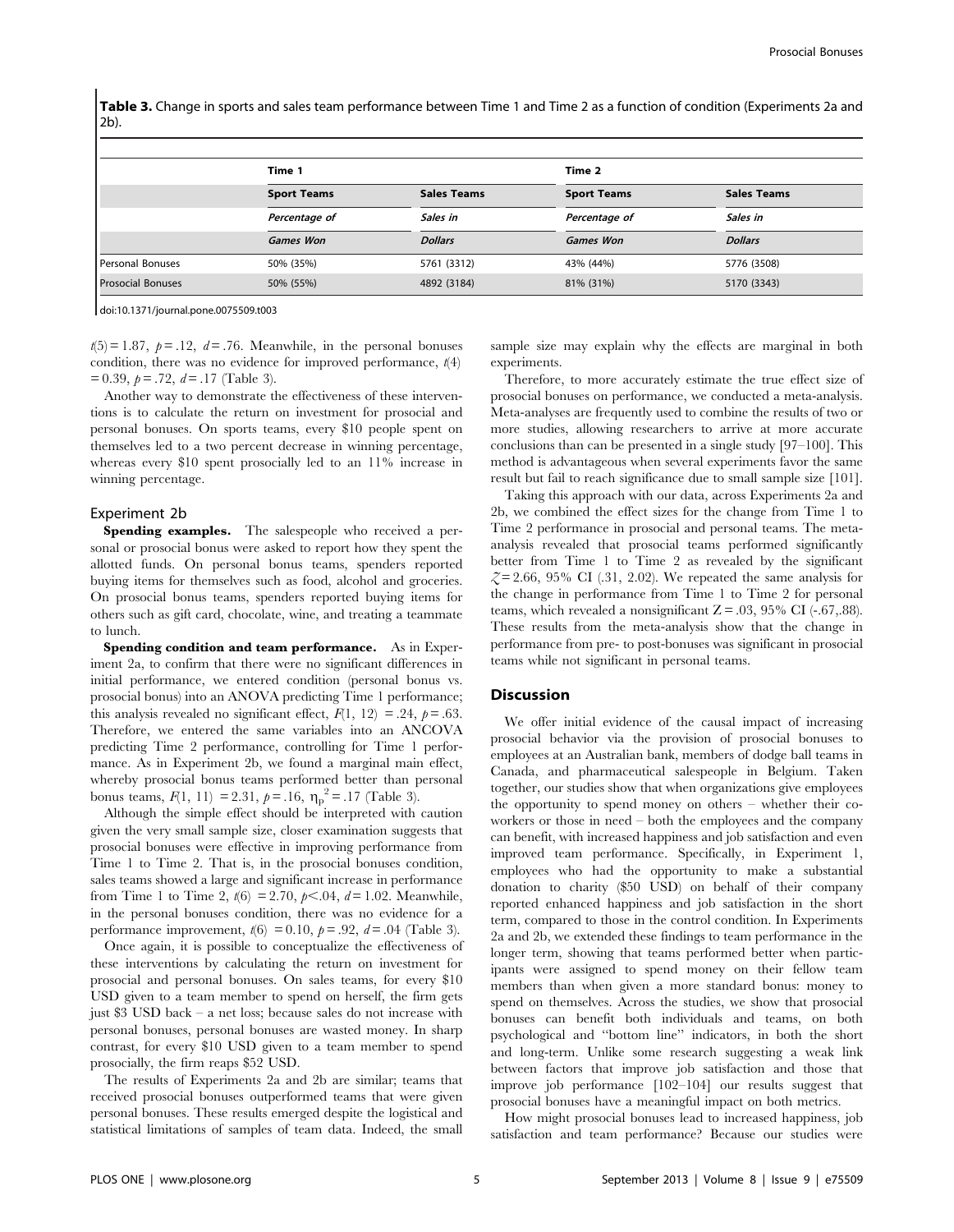conducted in the field, we were unable to conduct extensive surveys assessing likely mediators of the impact of prosocial bonuses. While the beneficial impact of prosocial spending on happiness is well-established [62,86], a key goal for future research is to explore underlying mechanisms of the prosocial bonusperformance link, with several clear possibilities worthy of investigation. First, prosocial bonuses may lead to the strengthening of existing relationships and even the formation of new relationships; such positive interpersonal relationships predict job engagement [45,46] and job satisfaction [47–49]. Second, and relatedly, prosocial bonuses might lead to increased cooperation and cohesiveness between team members, which can improve team performance in part by encouraging helping behaviors [51– 55]. Finally, prosocial spending may increase general feelings of reciprocity among members of organizations, leading both to greater cooperation and punishment of ''shirkers'' or ''free riders'' – those employees who are not contributing to the goals of the organization [105–110].

Along similar lines, future work should examine whether the impact of prosocial bonuses on team performance is driven by actions of the spenders, receivers, or a combination of the two. Since we were not able to measure individual performance in sales and sports teams, we could not pinpoint whether prosocial bonuses increased team performance by motivating individual-level contributions or team-level operations. Assessing individual level contributions would also allow researchers to examine how additional team members -- who were neither spenders nor receivers -- respond to this type of intervention. Future experiments that include both prosocial and personal bonuses while assessing these – and other – constructs will add to our understanding of the benefits of prosocial bonuses.

We note that Experiment 1 included a prosocial bonus condition and a control condition but not a personal bonus condition, whereas Experiments 2a and 2b included prosocial and personal bonus conditions but not a control condition; in addition, Experiment 1 included two levels of bonuses, whereas in Experiments 2a and 2b the bonus amount was kept constant. These decisions were driven by logistics. Our study sites were not interested in including a personal bonus in Experiment 1 but did allow us to include two levels of prosocial bonus; they were interested in including both personal and prosocial bonuses of a fixed amount but not a control condition in Experiments 2a and 2b. Of clear interest for future research is more systematic and comprehensive variation of all of these factors, crossing many bonus levels with both personal and prosocial bonuses. In addition, as we noted in Experiment 2, our observations at the team level are low in number (150 participants become just 25 teams across Experiments 2a and 2b); scaled-up experiments that utilized more teams would also build on the ''proof of concept'' experiments we present here.

It would be particularly interesting to examine employees' sensitivity to bonus levels as a function of whether those bonuses are personal or prosocial. Receiving \$10 or \$20 for oneself is likely to lead only to the purchase of one or two additional coffees, and therefore seems unlikely to impact employee satisfaction or job performance. Buying a \$20 gift for a coworker instead of a \$10 gift, on the other hand, may encourage people to be even more creative and thoughtful in their gift choice, making the experience more impactful for both the giver and the receiver – and possibly leading to a bigger return on investment for the organization. More broadly, a \$10 personal bonus from one's organization may seem like a trifling or insufficient reward, leading to a decrease in motivation [71] – "I worked all year and they only gave me \$10?"

– whereas our results suggest that the same small sum of money spent prosocially has a markedly different, and positive, effect.

Related to the above, \$25 USD was not sufficient to increase employee satisfaction in Experiment 1, but the meta-analysis for Experiments 2a and 2b suggests that \$20 USD may be able to increase team performance. We suggest that this difference is likely due to the different form that prosocial bonuses took in the two studies. Recent research suggests that face-to-face giving has a larger impact on happiness than giving at a distance: not only are people more likely to donate money to toward single individuals than to larger organizations [111–112], but the closer the link between giver and receiver, the bigger the happiness benefits: people who give money to others are happier when they give faceto-face rather than remotely, and spending money on close friends leads to more happiness than spending on more distant acquaintances [113–114]. As a result, it is not surprising that the same amount of money  $(\sim $20 \text{ USD})$  goes further in Experiments 2a and 2b than in Experiment 1, given the social nature of the team expenditure compared to the relatively impersonal donation to charity. Perhaps even more importantly, whereas in Experiment 1 employees were givers only, in Experiments 2a and 2b teammates were both givers and receivers: for every salesperson who gave a gift, there was a salesperson who received that gift, likely another contributor to the greater impact of prosocial bonuses in Experiments 2a and 2b. Importantly, the observed boost in employee satisfaction and happiness only for the \$50 USD and not for the \$25 USD in Study 1 helps rule out the possibility that our results are simply due to demand effects. Demand effects should have influenced both of the prosocial donation conditions (e.g., \$25 USD and \$50 USD) equally. Thus, if employees felt that they should be happy after giving, then the boost in happiness would have been observed across all prosocial spenders, not just for employees who gave \$50.

Our experiments provide preliminary evidence for the potential utility of prosocial bonuses, though future research is needed. Given that existing incentive schemes have important drawbacks, it is worthwhile to consider creative new approaches to incentivizing employees. That said, we assume that prosocial bonuses may have drawbacks of their own, which future research should document. In particular, it seems likely that prosocial bonuses could backfire if they were introduced by companies as a replacement for more standard bonuses. Because many companies already allocate funds for charitable giving and employee entertainment, however, it may be possible for companies to reap the benefits of prosocial bonuses by providing some of these existing funds directly to employees, who can then use this money to make donations to charity or to benefit co-workers—potentially increasing job satisfaction and performance in the process. Relatedly, prosocial bonuses were unconditional in our experiments; future research could examine whether bonuses conditional on performance or based on competition would prove as effective in increasing job satisfaction and performance.

We opened by noting that recent surveys indicate that job satisfaction is at a twenty-year low in the United States even as Americans have come to spend more and more of their time at work. This additional time at work, of course, often comes at the expense of devoting time to pursuits known to be linked to wellbeing, from forming social connections to engaging in prosocial acts such as volunteering [2,115–116]. We suggest that rather than force employees to make a losing tradeoff between social life and work life, employers can focus instead on using prosocial bonuses to create a more altruistic, satisfying, and productive workplace.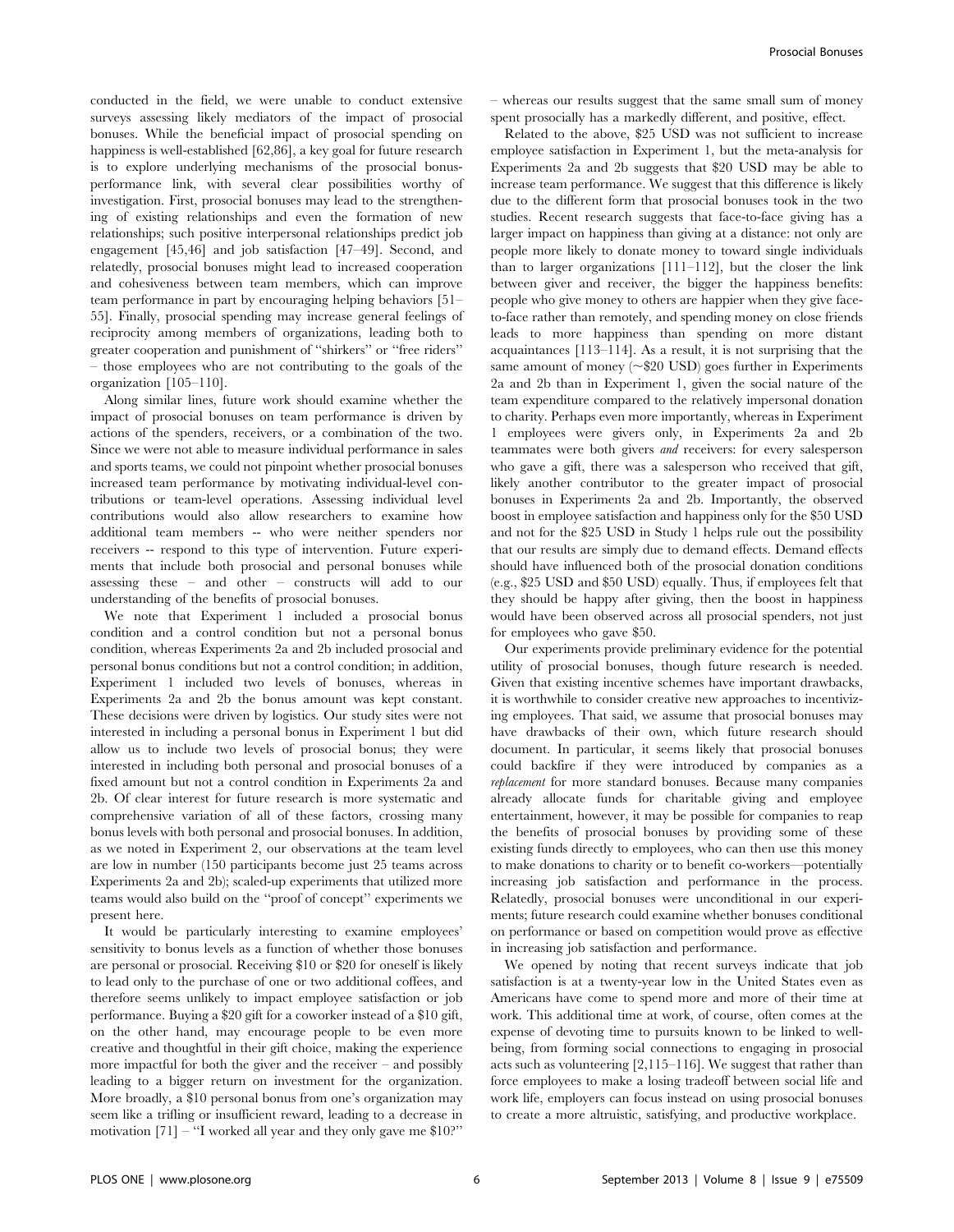## Author Contributions

Conceived and designed the experiments: LA LBA MIN EWD JQ. Performed the experiments: LA LBA MIN EWD JQ. Analyzed the data:

#### References

- 1. Conference Board (2010) I can't get no...job satisfaction, that is: America's unhappy workers. (Report No. 1459-09-RR).
- 2. Schor J (1991) The overworked American: The unexpected decline of leisure. New York: Basic Books.
- 3. Jurgensen CE (1978) Job preferences (what makes a job good or bad?). J Appl Psychol 63: 267–276.
- 4. John G, Weitz B (1989) Salesforce compensation: An empirical investigation of factors related to use of salary versus incentive compensation. J Marketing Res  $26 \cdot 1 - 14$
- 5. Lazear EP (2000) Performance pay and productivity. National Bureau of Economic Research.
- 6. Mueller CW, Price JL (1990) Economic, psychological, and sociological determinants of voluntary turnover. J Behav Econ 19: 321–335.
- 7. Paarsch H, Shearer B (2000) Piece rates, fixed wages, and incentive effects, Statistical evidence from payroll records. Int Econ Rev 41: 59 – 92.
- 8. Parent D (1999) Methods of pay and earnings, a longitudinal analysis. Ind Labor Relat Rev 53: 71–86.
- 9. Sager JK, Futrell CM, Varadarajan R (1989) Exploring salesperson turnover: A causal model. J Bus Res 18: 303–326.
- 10. Eisenberger R, Rhoades L, Cameron J (1999) Does pay for performance increase or decrease perceived self determination and intrinsic motivation? J Pers Soc Psychol 77: 1026 –1040.
- 11. Greene CN (1973) Causal connections among managers' merit pay, job satisfaction, and performance. J Appl Psychol 58: 95–100.
- 12. Miceli MP, Jung I, Near JP, Greenberger DB (1991) Predictors and outcomes of reactions to pay-for-performance plans. J Appl Psychol 76: 508 –521.
- 13. Smith PL, Smits SJ, Hoy F (1992) Human resource policies in small firms, Linkages to employee satisfaction. Appl Hum Resour Manage Res 3: 1–19.
- 14. Ewing BT (1996) Wages and performance-base pay: Evidence from the NLSY. Econ Lett 51: 241–246.
- 15. Green C, Heywood JS (2008) Does performance pay increase job satisfaction? Economica 75: 710–728.
- 16. MacLeod WB, Parent D (1998) Job characteristics and the form of compensation. In: Polacheck S, editor. Res in Lab Econ. California: JAI Press. pp. 177–242.
- 17. Oettinger GS (2001) Do piece rates influence effort choices? Evidence from stadium Vendors. Econ Lett 73: 117–123.
- 18. Stajkovic AD, Luthans F (2001) Differential effects of incentive motivators on work performance. Acad Manage J 44: 580–590.
- 19. Ariely D, Gneezy U, Loewenstein G, Mazar N (2009) Large stakes and big mistakes. Rev Econ Stud 76: 451–469.
- 20. Oyer P (1998) Fiscal year ends and nonlinear incentive contracts: The effect on business seasonality. Quart J Econ 113: 149–185.
- 21. Drago R, Turnbull GK (1988) Individual and group piece rates under team technologies. J Jpn Int Econ 2: 1–10.
- 22. Lazear EP (1989) Pay Equality and Industrial Politics. J Polit Econ 97: 561– 580.
- 23. Bloom M (1999) The performance effects of pay dispersion on individuals and organizations. Acad Manage J 42: 25–40.
- 24. Gardner T (1999) When pay for performance works too well: The negative impact of pay dispersion. Acad Manage Exec 13: 101–103.
- 25. Grant AM, Christianson MK, Price RH (2007) Happiness, health, or relationships? Managerial practices and employee well-being tradeoffs. Acad Manage P 21: 51–63.
- 26. Drago R, Turnbull GK (1987) An analysis of non-insurance work incentives. Econ Lett 23: 301–304.
- 27. Cohen SG, Bailey DE (1997) What makes teams work: Group effectiveness research from the shop floor to the executive suite. J Manage 23: 239–290.
- 28. Grant AM (2007) Relational job design and the motivation to make a prosocial difference. Acad Manage Rev 32: 393–417.
- 29. Hamman J, Rick S, Weber RA (2007) Solving coordination failure with ''all-ornone'' group-level incentives. Exp Econ 10: 285–303.
- 30. Barry B, Crant JM (2000) Dyadic communication relationships in organizations: An attribution/expectancy approach. Organ Sci 11: 648 – 664.
- 31. Bradbury H, Bergmann Lichtenstein BM (2000) Relationality in organizational research: Exploring the space between. Organ Sci 11: 551–564.
- 32. Gersick CJG, Bartunek JM, Dutton JE (2000) Learning from academia: The importance of relationships in professional life. Acad Manage J 43: 1026 –1044.
- 33. Kahn WA (1990) Psychological conditions of personal engagement and disengagement at work. Acad Manage J 33: 692–724.
- 34. Kahn W (1998) Relational systems at work. Res Organ Behav 20: 39 –76.
- 35. Kozlowski SWJ, Bell BS (2003) Work groups and teams in organizations. In: Borman WC, Ilgen DR, Klimoski RJ, editors. Handbook of psychology: Industrial and organizational psychology. London: John Wiley & Sons Inc. pp. 333–375.

LA LBA MIN EWD IO. Contributed reagents/materials/analysis tools: LA LBA MIN EWD JQ. Wrote the paper: LA LBA MIN EWD JQ.

- 36. Wrzesniewski A, Dutton JE, Debebe G (2003) Interpersonal sensemaking and the meaning of work. Res Organ Behav 25: 93–135.
- Adler PS, Kwon S (2002) Social capital: Prospects for a new concept. Acad Manage Rev 27: 17–40.
- 38. Ibarra H (1993) Personal networks of women and minorities in management: A conceptual framework. Acad Manage Rev 18: 56 – 87.
- 39. Leana CR, Rousseau DM (2000) Relational wealth: The advantages of stability in a changing economy. New York: Oxford University Press.
- 40. Rangan S (2000) The problem of search and deliberation in economic action, when social networks really matter. Acad Manage Rev 25: 813– 828.
- 41. Cunningham MR, Barbee AP (2000) Social support. In: Hendrick C, Hendrick SS, editors. Close relationships: A sourcebook California: Sage Publications Inc. pp. 273–285.
- 42. Langston CA (1994) Capitalizing on and coping with daily-life events, Expressive responses to positive events. J Pers Soc Psychol 67: 1112–1125.
- 43. Terry DJ, Nielsen M, Perchard L (1993) Effects of work stress on psychological wellbeing and job satisfaction: The stress-buffering role of coworker support. Aust J Psychol 45: 168–175.
- 44. Bishop JW, Scott K (2000) An examination of organizational and team commitment in a self-directed team environment. J Appl Psycol 85: 439–450.
- 45. Avery DR, McKay PF, Wilson DC (2007) Engaging the aging workforce: The relationship between perceived age similarity, satisfaction with coworkers, and employee engagement. J Appl Psychol 92: 1542–1556.
- 46. Heaphy ED, Dutton JE (2008) Positive social interactions and the human body at work: Linking organizations and physiology. Acad Manage Rev 33: 137– 162.
- 47. Chiaburu D, Harrison D (2008) Do peers make the place? Conceptual synthesis and meta-analysis of coworker effects on perceptions, attitudes, OCBs, and performance J Appl Psychol 93: 1082–1103.
- 48. Morrison R (2004) Information relationships in the workplace, Association with job satisfaction, organizational commitment and turnover intentions. New Zeal J Psychol 33: 114–128.
- 49. Simon LS, Judge TA, Erez A (2008) Capitalizing on positive events at work, The impact on positive events on mood and job satisfaction. In: Ilies R, Fandre J, chairs. Effects of work experiences on behavior and well-being Explanatory mechanisms. Symposium conducted at the annual meeting of the Society for Industrial & Organizational Psychology. San Francisco, CA.
- 50. Karau SJ, Williams KD (1997) The effects of group cohesiveness on social loafing and social compensation. Group Dynam 1: 156–168.
- 51. Boning B, Ichniowski C, Shaw K (2007) Opportunity Counts: Teams and the effectiveness of production incentives. J Labor Econ 25: 613–50.
- 52. Itoh H (1991) Incentives to help in multi-agent situations. Econometrica 59: 611–636.
- 53. Itoh H (1992) Cooperation in hierarchical organizations, an incentive perspective. J Law Econ Organ 8: 321–345.
- 54. Itoh H (1993) Job design and incentives in hierarchies with team production. Kyoto University, Kyoto, Japan: Mimeo.
- 55. Wageman R, Baker G (1997) Incentives and cooperation, the joint effects of task and reward interdependence on group performance. J Organ Behav 18: 139–158.
- 56. Holmstrom B (1979) Moral hazard and observability. Bell J Econ 10: 74–91.
- 57. DeMatteo JS, Eby LTL, Sandstrom E (1998) Team-Based Rewards, Current Empirical Evidence and Directions for Future Research. Res Organ Behav 20: 141–183.
- 58. Mohrman SA, Lawler EE, Mohrman AM (1992) Applying employee involvement in schools. Educ Eval Policy An 14: 347–360.
- 59. Warneken F, Tomasello M (2006) Altruistic helping in human infants and young chimpanzees. Science 311: 1301–1303.
- 60. Weinstein N, Ryan RM (2010) When helping helps: An examination of motivational constructs underlying prosocial behavior and their influence on well-being for the helper and recipient. J Pers Soc Psychol 98: 222–224.
- 61. Andreoni J (1990) Impure altruism and donations to public goods: A theory of warm-glow giving. Econ J 100: 464–477.
- 62. Dunn EW, Aknin LB, Norton MI (2008) Spending money on others promotes happiness. Science, 319: 1687–1688.
- 63. Bateman TS, Organ DW (1983) Job satisfaction and the good soldier: The relationship between affect and employee ''citizenship''. Acad Manage J 26: 587–595.
- 64. Grant AM (2008) Designing jobs to do good: Dimensions and psychological consequences of prosocial job characteristics. J Positive Psychol 3: 19–39.
- 65. Harrison DA, Newman DA, Roth PL (2006) How important are job attitudes? Meta-analytic comparisons of integrative behavioral outcomes and time sequences. Acad Manage J 49: 305–325.
- 66. Meyer JP, Stanley DJ, Herscovitch L, Topolnytsky L (2002) Affective, continuance, and normative commitment to the organization: A meta-analysis of antecedents, correlates, and consequences. J Vocat Behav 61: 20–52.